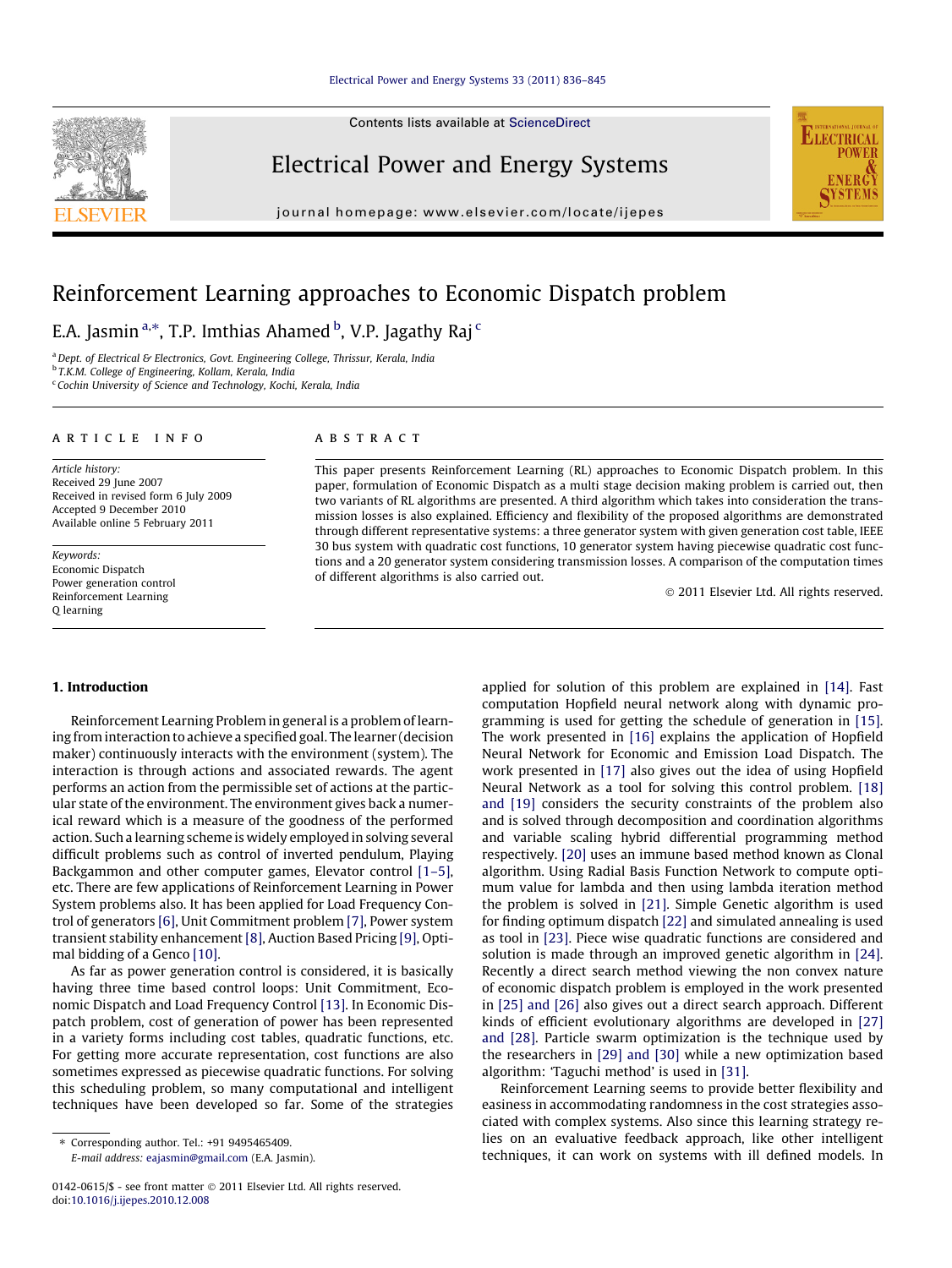addition, the evaluation of reward corresponding to an action which is the core part of this strategy need not be based on mathematical functions. It just needs a numerical value indicating the goodness of a particular schedule. In this approach, we treat Economic Dispatch as a multi stage decision making problem which distributes the power demand among the generating units available on line in such a way as to minimize operating cost. Recently it was shown that RL algorithms could be applied to solve Economic Dispatch problem by considering a simple three generator system having quadratic cost functions [\[11,12\]](#page-8-0). In this paper a class of RL algorithms are proposed. Performance analysis of the algorithms are carried out considering different test cases with different types of cost functions.

The organization of the rest of the paper is as follows. In Section 2, Economic Dispatch problem is presented in terms of mathematical equations. Section 3 gives an explanatory discussion on Reinforcement Learning and introduces the terms and notations used in RL algorithm using the example of shortest path problem. In Section [4](#page-2-0) Economic Dispatch is formulated as a multi stage decision making problem. Section [5](#page-3-0) explains the Reinforcement Learning algorithms for solution of this decision making problem. Transmission losses are also considered and algorithm for solving the same is presented in Section [6](#page-5-0). Performance evaluation of the proposed solution methods using the different case studies are given in Section [7.](#page-5-0) Conclusion with discussion on future improvements possible follows.

## 2. Economic Dispatch

Economic Dispatch is basically to find the relative loadings of the various generating units online.

The allotment should be in such a way that the cost of generation should be minimum as far as possible. At the same time generating unit power constraints should also be met. Therefore the objective function of Economic Dispatch problem  $F_T$  is equal to the total cost for supplying the demanded load  $P_T$ . The problem is to minimize  $F_T$  subject to the constraints that the total generated power and the demanded load equals and the power constraints on all units are being met. Mathematically the objective function  $F_T$ can be expressed as

$$
F_T = F_1(P_1) + F_2(P_2) + F_3(P_3) + \dots F_N(P_N) = \sum_{i=1}^N F_i(P_i)
$$
 (1)

where  $F_i$  denotes the cost function of ith unit and  $P_i$  the electrical power generated by that particular unit and constraints are

$$
P_T - \sum_{i=1}^{N} P_i = 0 \tag{2}
$$

 $P_{\text{min }i} < P_i < P_{\text{max }i}$ , for  $i = 1$  to N (3)

where  $P_T$ , total load power demand;  $P_{\text{min }i}$ , min. power generation of ith unit;  $P_{\text{max }i}$ , max. power generation of ith unit.

Therefore the problem is to minimize the cost function  $F_T$  subject to the constraints given in Eqs. (2) and (3).

## 3. Reinforcement Learning

Reinforcement Learning is one effective method in the solution of multi stage decision making problems. For a comprehensive study of the subject, refer [\[1,2,32,33\].](#page-8-0) To make the paper self contained, a brief introduction is given here.

A general layout of Reinforcement Learning task is given in Fig. 1.

The agent interacts with the environment through actions and associated rewards. It uses training information that evaluates ac-



Fig. 1. A general layout of Reinforcement Learning task.

tions (in terms of reward received from the environment on performing an action) taken by the agent. The effect of action at any instant depends on nature of the problem environment.

In order to make the concepts clear and to explain the steps followed in the learning task let us consider the example of a simple shortest path problem. Consider a grid world problem shown in Fig. 2.

The grid considered is having 36 cells arranged in 6 rows and 6 columns. A robot can be at any one of the possible cells at any instant. We can refer the cell number as state of the robot. 'G' denotes the goal state to which the robot aim to reach and the crossed cells denote cells with some sort of obstacles. There is cost associated with each cell transition while the cost of passing through a cell with obstacle is much higher compared to other cells. Starting from any initial position in the grid, robot can reach the goal cell by following different paths and correspondingly cost incurred will also vary. The problem is to find an optimum path to reach the goal state (cell) starting from any one of the initial state. We can denote the state of the robot at instant k as  $x_k$ . At any instant k, the robot can take any of the action (movement)  $a_k$ , from the set of permissible actions in the action set  $A_{x_k}$  which also depend on the current state  $x_k$ . For example if  $x_k = 7$ ,  $A_{x_k} = \{ \text{right}, \text{up}, \text{down} \}$  and if  $x_k = 1$ ,  $A_{x_k} = \{ \text{right}, \text{down} \}.$  The state occupied by the robot in  $k + 1$ ,  $x_{k+1}$ depends on  $x_k$  and  $a_k$ . That is,

$$
x_{k+1} = f(x_k, a_k) \tag{4}
$$

For example, if  $x_k = 7$  and  $a_k =$  Down then  $x_{k+1} = 13$  while when  $a_k =$ Up,  $x_{k+1}$  = 1. The state  $x_{k+1}$  can be found from the simulation model of the grid or studying the environment in which robot moves.

Therefore the shortest path problem can be stated as finding the sequence of actions  $a_0, a_1, \ldots, a_{T-1}$  starting from any initial state such that the total cost for reaching goal state G is minimum. The numerical cost when the agent (robot) performs an action  $a_k$ at state  $x_k$  making transition to  $x_{k+1}$  is denoted as  $r_k$ , known as immediate reward or reinforcement. This reward  $r_k$  in general can depend on current state, action and the next state. That is,

$$
r_k = g(x_k, a_k, x_{k+1})
$$
\n<sup>(5)</sup>



Fig. 2. Grid world problem.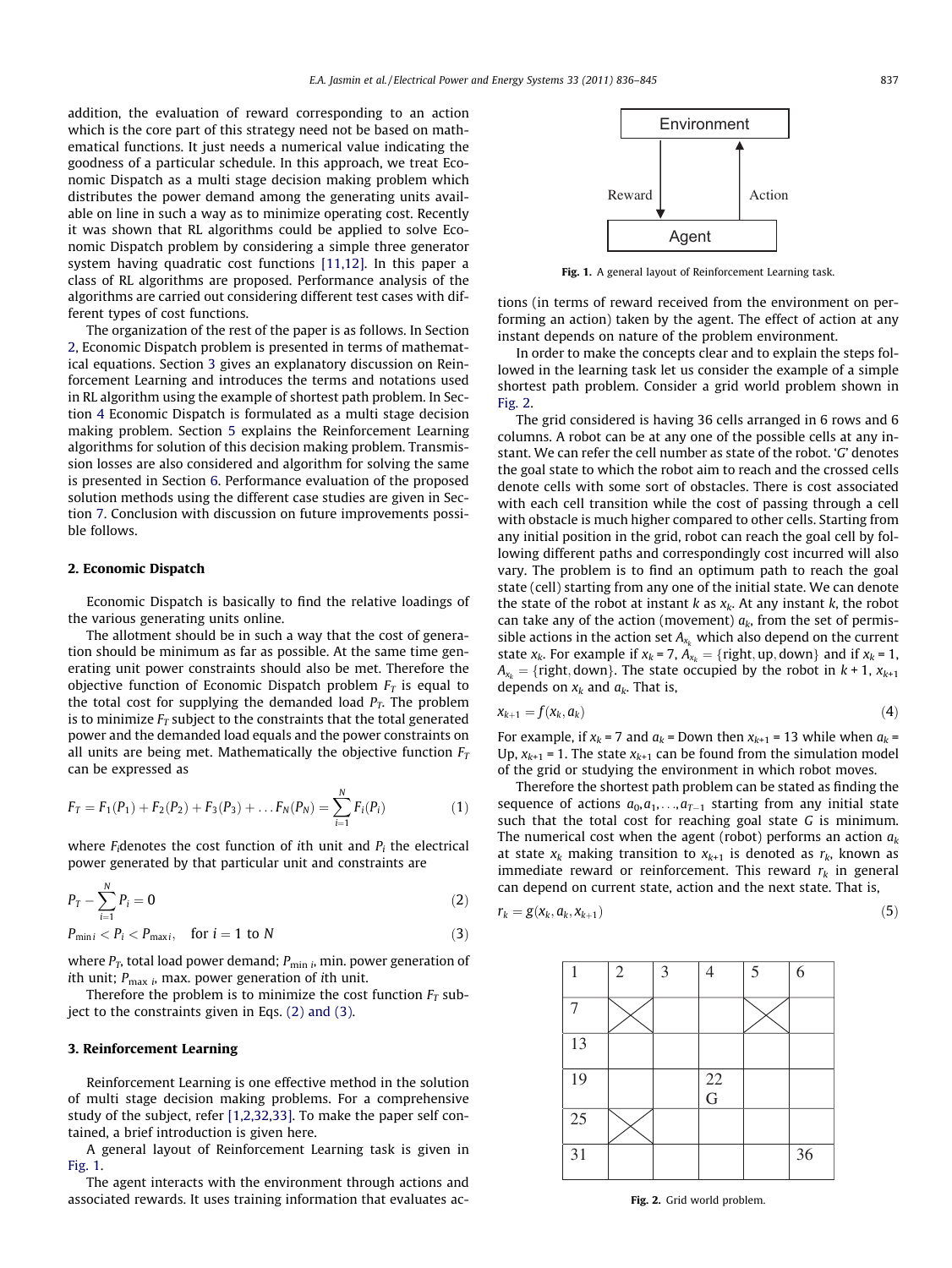<span id="page-2-0"></span>In this simple grid world we assume a cost of 1 unit for transition to an ordinary cell while 10 units for a cell having some obstacles.

$$
g(x_k, a_k, x_{k+1}) = 1
$$
, if  $x_{k+1}$  is a normal cell  
= 10, if  $x_{k+1}$  is a cell with obstacles

To find the total cost, the cost on each transition can be cumulated. Now the total cost for reaching the goal state can be taken as  $\sum_{k=0}^{T-1} g(x_k, a_k, x_{k+1}), x_0$  being the initial state and T being the no. of transitions to reach the goal state. The action selection can be considered as following a policy  $\pi$ , i.e.,  $\pi(x)$  denotes the action taken on reaching the state x. The Reinforcement Learning task now reduces to finding an optimum policy  $\pi^*$  which gives out the optimum action at each state (cell) in order to get minimum total cost. For this problem, the aim is to minimize the total cost which is equal to  $\sum_{k=0}^{T-1} g(x_k, a_k, x_{k+1}).$ 

In general, this need not be the case. Here we are assuming cost incurred at all stages have equal importance. However in some cases a cost of 100\$ incurred at a later stage may not have the same effect as a cost of 100\$ at the current stage. Hence future cost may be discounted by a factor. In such situations, total cost is defined as,

$$
cost = \sum_{k=0}^{T-1} \gamma^k g(x_k, a_k, x_{k+1})
$$

In a more general setting, cost incurred may be a random variable. In such a problem the objective function is  $E\left\{\sum_{k=0}^{T-1} \gamma^k g(x_k, a_k, x_{k+1})\right\}$ which is the expected cost.

Now we introduce Q value. Q value of a multi stage problem is defined as:

$$
Q^{\pi}(x,a) = E^{\pi} \sum_{k=0}^{\infty} \gamma^k r_k,
$$

 $Q^{\pi}(x,a)$  is the expected long term reinforcement when we start in state (cell) x, take action  $a$  in the starting state and thereafter follow the policy  $\pi$  and  $\gamma$  is the discount factor. For example Q(2, D) denote the Q value associated with the cell 2 and starting with action Down. Similarly each of the different cells and possible actions will be associated with a particular Q value. Now define  $Q^{\pi}(x_k, a_k)$  as the expected value of the total cost incurred in taking an action  $a_k$  from the state  $x_k$ and thereafter taking actions based on policy  $\pi$ . One can call  $Q^*(x_k, a_k)$ as an optimal Q function if  $Q^*(x_k, a_k) = min_{\pi}Q^{\pi}(x_k, a_k)$ . Therefore, now the optimal policy can be stated as:  $\pi^*(x_k) = \arg \min_{a_k \in Ax_k} \{Q^*(x_k,$  $a_k$ )},  $a_k \in Ax_k$  being the action to be taken at state  $x_k$  in order to get minimum cost.

Therefore if one can find  $Q^*(x_k, a_k)$  for all state–action pairs, then the path for reaching the goal state can be traced out from any initial state at minimum cost. In Q learning algorithm, first all Q values are initialized with some initial value,  $Q^0(x_k,a_k)$ . At each iteration *n*, on reaching  $x_k$ , an action  $a_k$  is taken based on the current estimate of  $Q^*(x_k, a_k)$  i.e.,  $Q^n(x_k, a_k)$ . Once action is taken at state  $x_k$ , it makes transition to  $x_{k+1}$  and the reward  $g(x_k, a_k, x_{k+1})$  can be found from simulation. The Q value is updated using the equation,

$$
Q^{n+1}(x_k, a_k) = Q^n(x_k, a_k) + \alpha [g(x_k, a_k, x_{k+1}) + \gamma \arg \min_{a' \in Ax_{k+1}} (Q^n(x_{k+1}, a')) - Q^n(x_k, a_k)],
$$

## $0 < \alpha < 1$  is a constant and is called step size of learning.

One issue to be settled is how to choose action in each step. At the nth iteration,  $Q^*$  is unknown but  $Q^n$  (estimate of  $Q^*)$  is known to the learning agent. If  $Q^n$  is same as  $Q^*$ , the best action is,  $a_g =$  $\arg\!\min_{a \in A_k} \{Q^n(x_k,a)\}.$  This way of choosing action is called greedy algorithm and  $a_g$  is called greedy action. If one chooses greedy action initially, it may be wrong if  $Q^n$  is not equal to  $Q^*$ .

One choice is to go for  $\varepsilon$  – greedy algorithm. Here Greedy action  $a_{\rm g}$  will be chosen with a probability of  $(1-\varepsilon)$  and one among all

other permissible actions is chosen with a probability of  $\varepsilon$ .  $\varepsilon$  can be taken as fixed value throughout the learning. But a small fixed value may slow down the learning process, while a large fixed value may make the learning process not to converge. To overcome these problems, an adaptive method is used for fixing of exploration rate. In this approach  $\varepsilon$  is fixed arbitrarily at some sufficiently large value and then progressively reduced to make a smooth and fast convergence possible.

The  $\varepsilon$  – greedy method discussed above provides a good method of action selection, for providing better exploration in the initial phases of learning while exploiting the goodness of greedy action during the later phases. However  $\varepsilon$  – greedy requires a gradual reduction of e. That is, a proper cooling schedule is to be designed which gradually updates the value of  $\varepsilon$  as the learning proceeds so that proper convergence and correctness of the result are assured. The length of learning phase mainly depends on this cooling schedule and therefore it is one significant part of  $\varepsilon$  – greedy method. It is a difficult task to develop a good cooling schedule so as to ensure minimum time for convergence.

Another stochastic policy followed for selection of action in the Reinforcement Learning task is Pursuit algorithm. In this method along with maintaining estimates of Q values as measure of goodness of actions, some preference is also associated with actions. Each action  $a_k$  at any state  $x_k$  is having a probability  $p_{x_k}(a_k)$  of being chosen. These probability values will be same for all actions and all states initially assuring sufficient exploration of the action space. Then on performing an action  $a_k$  at any state  $x_k$  during learning, the numerical reward is used to update the estimate of Q value associated with the state–action pair. Along with that, based on the current estimates of Q values, probability values associated with actions are also modified as.

$$
p_{x_k}^{n+1}(a_k) = p_{x_k}^n(a_k) + \beta[1 - p_{x_k}^n(a_k)], \text{ when } a_k = a_g
$$
  

$$
p_{x_k}^{n+1}(a_k) = p_{x_k}^n(a_k) - \beta p_{x_k}^n(a_k), \text{ when } a_k \neq a_g
$$

where  $0 \le \beta \le 1$  is a constant. Thus at each iteration *n* of the learning phase, algorithm will slightly increase the probability of choosing the greedy action  $a_{\varphi}$  in state  $x_k$  and proportionally decrease the probability associated with all other possible actions. Initially since all probabilities are made equal, sufficient exploration of action space is assured. When the algorithm proceeds a number of iterations, with high probability  $Q^{n}(x, a)$  will approach to  $Q^{*}(x, a)$  corresponding to all states. This is because, when the parameter  $\beta$  is properly chosen, after sufficient number of iterations, the greedy action in state x, with respect to  $Q<sup>n</sup>$  would be the same as greedy action in state x with respect  $Q^*$  which gives the optimal action. In other words, through the iterative updating of probabilities, probability of optimal action increases successively. This in turn indicates an increase in probability of selecting the optimum action in the succeeding steps. If  $\alpha$  and  $\beta$  are sufficiently small,  $p_x^n(\pi^*(x))$  would converge with high probability to unity.

In both these methods of solution, the problem is made to start from any of the initial states at random at each of the iteration of learning so that it goes through different transition paths updating the corresponding Q values [\[1\]](#page-8-0). In the next sections, solution to Economic Dispatch is obtained using the above two methods for exploration of action space.

#### 4. Economic Dispatch as multi stage decision problem

To view Economic Dispatch as a multi stage decision making problem, the various stages of the problem are to be identified. Consider a system with N generating units committed for dispatch. Then Economic Dispatch problem involves deciding the amount of power to be dispatched by  $G_0, G_1, G_2, \ldots, G_{N-1}$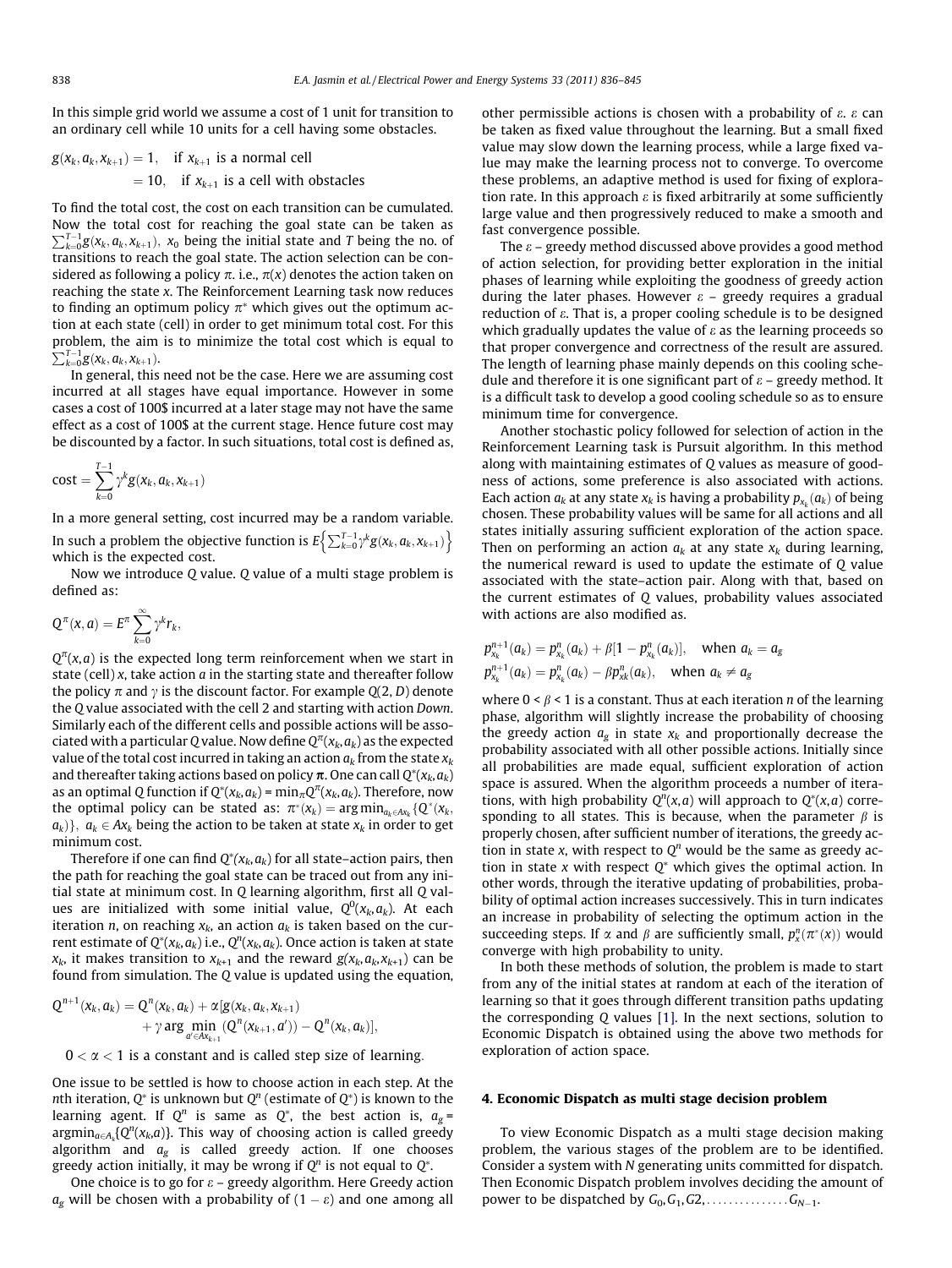<span id="page-3-0"></span>In this formulation the amount of power to be dispatched by  $G_k$ is denoted as action  $a_k$ . Action  $a_k$  in Reinforcement Learning terminology, corresponds to a power allocation  $P_kMW$  to generating unit  $G_k$ .  $P_k$  is numerically same as  $a_k$ . Therefore, the action set  $A_k$  consists of the different values of power dispatch possible to  $G_k$ . That is,  $A_k = \{Min_k, \ldots, \ldots, Max_k\}$ , Min<sub>k</sub> being the minimum value of power that can be allotted to  $G_k$  and  $Max_k$  being the maximum power that can be allotted to  $G_{k.}$ Values of Mi $n_k$  and Ma ${\sf x}_k$  depend on the minimum and maximum values of power generation possible with the kth unit and also maximum and minimum power that can be allotted among the remaining N–k units available. Therefore, action set  $A_k$  is a dynamically varying one depending on the power already allotted to the previously considered units.

The quantization step (in MW power) is chosen based on the accuracy needed. A very small value is not necessitated due to the setting of the reference point setting in a plant. An optimum value is chosen based on the accuracy needed and the setting of the units. Also as number of generating units and hence the range of possible demand increases, the number of states in the state space increases. State space is also discretized to have definite number of states. For defining the same, an optimum value of step size is to be chosen so as to get the required accuracy keeping the number of states manageable.

Now the problem can be stated as follows: Initially there are N units and  $P_D$  MW of power to be dispatched. The initial stage is denoted as stage $_0$ . In stage $_0$ , a decision is made on how much power is to be dispatched by  $G_0$ . This action is denoted as  $a_0$  and corresponds to  $P_0$ MW allocation to  $G_0$ .

On making this decision, stage1 is reached. Also ( $P_D - a_{\rm 0}$ ) MW of power remains to be allocated to the remaining N-1 units  $(G_1, G_2, \ldots, G_{N-1})$ . In stage<sub>1</sub>, a decision  $a_1$  is made on how much power is to be dispatched to  $G_1$ . Similarly at stage k, a decision is made on how much power is to be dispatched by  $G_k$ . Thus, the stage N – 1 is reached where the amount of power to be dispatched by  $G_0, G_1, \ldots, G_{N-2}$  are already decided as  $(a_0, a_1, \ldots, a_{N-2})$  which give directly the power allocations  $(P_1, P_2, \ldots, P_{N-2})$ .

From the power balance constraint (with  $P_L = 0$ ), it follows that,  $P_0 + P_1 + P_2 + \cdots + P_{N-1} = P_D$  which directly implies that

 $P_{N-1} = P_D - (P_0 + P_1 + P_2 + \cdots + P_{N-2})$ 

Therefore, in stage<sub>N–1</sub>, there is no choice but to allocate power P<sub>N–1</sub>.

Each state at any stage $_{k}$  ( $k$  varies from 0 to N  $-$  1) can be defined as a tuple  $(k, D_k)$  where k is the number indicating the stage number and  $D_k$ , the power to be distributed among the remaining  $N-k$ units.

That is, with  $k = 0$ , the state information is denoted as  $(0, D_0)$ where  $D_0$  is the load demand  $P_D$  for Economic Dispatch among the N generating units. The RL algorithm selects one among the permissible set of actions (between max. and min. power limits corresponding to one of the unit) and allocates to the particular machine considered so that it reaches the next stage  $(k = 1)$  with the remaining power after allocation, and  $N-1$  units for generation. Transition from  $(0, D_0)$  on performing an action  $a_0 \in A_0$  results in the next state reached as  $(1, D_1)$ .

$$
D_1=D_0-a_0
$$

Or in general, in stage k, from state  $x_k$  on performing an action  $a_k$ reaches state  $x_{k+1}$ , i.e., state transition is from  $(k, D_k)$  to  $(k+1,$  $D_{k+1}$ ), where

$$
D_{k+1} = D_k - a_k \tag{6}
$$

This proceeds until the last stage. Therefore, state transition can be denoted as,

 $x_{k+1} = f(x_k, a_k)$ 

 $f$  being the function of state transition defined by Eq. (6).

Thus, Economic Dispatch algorithm can be treated as one of finding an optimum mapping from the state space  $\gamma$  to action space A. The associative nature of the problem arises from the fact that each action denotes distribution of power to one unit so that the power to be distributed among the remaining units reduces by that much amount. Design of Economic Dispatch algorithm is finding or learning a good or optimal policy (allocation schedule) which is the optimum allocation at each stage. Such allocation can be treated as elements of an optimum policy  $\pi^*$ .

## 5. RL algorithms for Economic Dispatch

In the previous section, Economic Dispatch is formulated as a multi stage decision making problem. To find the best action corresponding to each state, Reinforcement Learning based solutions are explored. Solutions consist of two phases: learning phase and policy retrieval phase.

One major issue in the learning phase is how to develop an action selection strategy which can balance exploitation of available information and exploration of action space to learn new possibilities. There are various algorithms in RL literature [\[1,2,32,33\]](#page-8-0) which balances exploration and exploitation. Here we develop RL algorithms for economic dispatch using two action selection strategies.

In algorithm I, a conceptually simple  $\varepsilon$  – greedy algorithm is used for action selection. In algorithm II Pursuit algorithm is used. In the next two section these learning algorithms are presented.

## 5.1. Algorithm I

For solving this multi stage problem using Reinforcement Learning, first step is fixing of state space  $\chi$ , action space A and the immediate reinforcement function  $g(x_k, a_k, x_{k+1})$  precisely. The different units can be considered arbitrarily as corresponding to the different stages.

Fixing of state space  $\chi$  primarily depends on number of generating units available on line and the possible values of power demand (which in turn directly depends on min. and max. values of power generation possible with each unit). Since there are N stages for solution of the problem, the state space is also divided into N subspaces. Thus, if there are N units to be dispatched,

$$
\chi=\chi_0U\chi_1U\ldots\ldots\ldots\chi_{N-1}.
$$

The dispatch problem should go through  $N$  (no: of generating units) stages for making allocation to each of the N generating units. At any stage (stage<sub>k</sub>), the part of state space to be considered ( $\chi_k$ ) consists of the different tuples having the stage number as  $k$  and power values varying from  $D_{min(k)}$  to  $D_{max(k)}$ ,  $D_{min(k)}$  being the minimum power possible to be met with  $N-k$  units and  $D_{max(k)}$  the maximum power possible with N–k units.

That is,  $\chi_k = \{(k, D_{min(k)}), \ldots, (k, D_{max(k)})\}$ , where  $D_{min(k)}$  = minimum power possible with N–k units

$$
=\sum_{i=k}^{i=N-1} P_{min(i)}
$$

 $D_{max(k)}$  = maximum power possible with N–k units

$$
=\sum_{i=k}^{i=N-1}P_{max(i)}
$$

At each step, the Economic Dispatch algorithm will select an action from the permissible set of discretised values and forward the system to one among the next permissible states.

The action set  $A_k$  consists of different values of MW power that can be allotted to  $k^{th}$  unit. The action set  $A_k$  depends on the demand value  $D_k$  at the current state  $x_k$  and also on the minimum and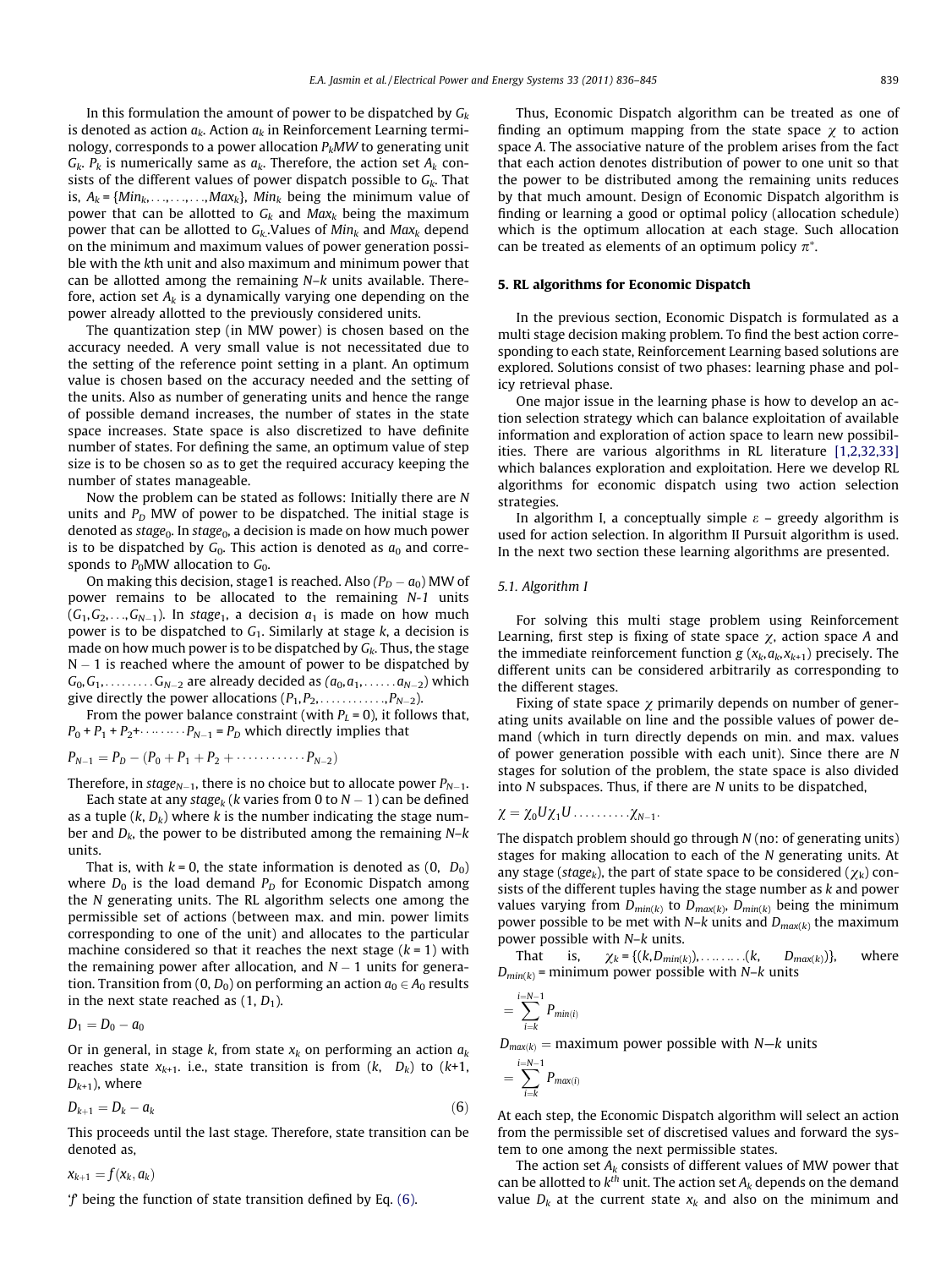<span id="page-4-0"></span>maximum power generation possible with remaining N–k units. Therefore action set  $A_k$  is dynamic in nature in the sense that it depends on the power already allotted up to that stage and also the minimum and maximum generation possible with the remaining N–k units. If  $D_k$  is the power to be allotted, minimum value and maximum value of action  $a_k$  are defined as

$$
Min_k = max[(D_k - D_{max(k)}), P_{min(k)}]
$$
  
\n
$$
Max_k = min[(D_k - D_{min(k)}), P_{max(k)}]
$$
\n(7)

The number of elements in these sets  $\chi$  and A depends on the minimum and maximum limits and also the sampling step.

In Economic Dispatch problem, the reward function  $(g)$  can be chosen as the cost function itself. That is, reward received or cost incurred on taking an action  $a_k$  or allocating a power  $P_k$  at kth stage is the cost of generation of the power  $P_k$ . In the Reinforcement Learning terminology, the immediate reward,

$$
r_k = g(x_k, a_k, x_{k+1}) = C_k(P_k)
$$
\n
$$
(8)
$$

Initially Q values of all state–action pairs are set to zero. In each iteration greedy action ( $a_g$  = arg min<sub>a $\in$ Ak{Qn(xk, a)}) is found. Then gree-</sub> dy action  $a_g$  will be chosen with a probability of  $(1 - \varepsilon)$  and one among all other permissible actions is chosen with a probability of e. As explained earlier based on the action selected system moves to the next state. Since the aim is to minimize the cost of generation estimated Q values of state–action pair are modified at each step of learning as,

$$
Q^{n+1}(x_k, a_k) = Q^n(x_k, a_k) + \alpha [g(x_k, a_k, x_{k+1}) + \gamma \min_{a \in \mathscr{A}_{k+1}} Q^n(x_{k+1}, a) - Q^n(x_k, a_k)] \tag{9}
$$

Here,  $\alpha$  is the step size of the learning algorithm and  $\gamma$  is the discount factor.

When the system comes to the last stage of decision making, there is no need of accounting the future effects and then the estimate of Q value is updated using the equation,

$$
Q^{n+1}(x_k, a_k) = Q^n(x_k, a_k) + \alpha[\gamma g(x_k, a_k, x_{k+1}) - Q^n(x_k, a_k)
$$
\n(10)

As the learning steps are carried out sufficient number of times, estimated Q values of state–action pairs will approach to optimum so that we can easily retrieve the optimum policy (allocation)  $\pi^*(x)$ corresponding to any state x.

The learning procedure can now be summarized. At each iteration of learning phase the algorithm will take the system initial condition (i.e., for  $k=0$ ) which is the power demand, as one random value within permissible limits. Then an action is performed which will allocate power to one of the units and then pass to the next stage  $(k = 1)$  with the remaining power. This proceeds until all the  $N-1$  units are allotted power. At each state transition step, the estimated Q value of the state–action pair is updated using Eq. (9).

As the learning reaches the last stage, since there is no choice of action, the remaining power to be allotted will be the power corresponding to the action ( $a_{N-1}$  =  $D_{N-1}$ ). Then the Q value is updated using Eq. (10). The transition process is repeated a number of times (iterations) with random values of initial demand and each time the dispatch process goes through all the  $N-1$  stages. Value of  $\varepsilon$ is taken closer to 0.5 in the initial phases of learning and is reduced in every max\_iteration/10 iterations by 0.04.

The entire algorithm of learning using  $\varepsilon$  greedy is given in Table 1:

# 5.2. Algorithm II

In this algorithm, we use pursuit for action selection in each step. In case of Pursuit algorithm, for any given state  $x_k$ , an action

#### Table 1

Algorithm for Economic Dispatch using  $\varepsilon$  greedy.

```
Get Unit parameters
Initialize the learning parameters
For all the stages Identify possible state vectors, \chi_kEvaluate minimum and maximum demands permissible at each stage
Initialize Q^0(x, a) to zero
Initialize \varepsilon = 0.5
For (n = 0 to max_iteration)
     Begin
         P_D=rand (Dmin<sub>0</sub>, Dmax<sub>0</sub>), D<sub>0</sub> = P_DFor k = 0 to N - 2Do
               State tuple x_k = (k, D_k)Identify the action space A_kusing Eq. (7)
               Select an action a_kfrom action set A_kusing \varepsilon – greedy method.
               Apply action a<sub>k</sub>and obtain the next state, D_{k+1} = D_k - a_kCalculate the reward function using Eq. (8)
               Update Q<sup>n</sup>to Q<sup>n+1</sup>using Eq. (9)
          End do
          a_{N-1} = D_{N-1}Calculate the reward using Eq. (8)
          Update Q^nto Q^{n+1}using Eq. (10)
         Update learning parametere.
    End.
     Save Q values.
```
is selected based on the probability distribution function  $p_{x_k}$  (). In the case of Economic Dispatch, initially the probability associated with each action  $a_k$  in the action set  $A_k$  corresponding to  $x_k$  are initialized with equal values as

$$
p_{x_k}(a_k)=\frac{1}{n_k}
$$

where  $n_k$  is total number of permissible actions at stage  $k$ . As in the previous algorithm, initialize the Q values of all state–action pairs to zero.

Then at each iteration step, an action  $a<sub>k</sub>$  is selected based on the probability distribution. On performing action  $a_k$ , it reaches the next stage with  $D_{k+1} = D_k - a_k$ . The cost incurred in each step of learning is calculated as the sum of cost of producing power  $P_k$ with the kth generating unit. Q values are then updated using Eq. (9). At each of the iteration of learning, we find the greedy action as  $a_g = \arg \min_{a \in \mathcal{A}_k} (Q(x_{k_i}, a))$ . Then accordingly the probabilities of actions in the action set are also updated as,

$$
p_{x_k}^{n+1}(a_k) = p_{x_k}^n(a_k) + \beta[1 - p_{x_k}^n(a_k)], \text{ when } a_k = a_g
$$
  

$$
p_{x_k}^{n+1}(a_k) = p_{x_k}^n(a_k) - \beta[p_{x_k}^n(a_k)], \text{ when } a_k \neq a_g
$$
 (11)

The algorithm proceeds through several iterations when ultimately the probability of best action in each hour is increased sufficiently which indicate convergence of the algorithm. The entire algorithm is given in [Table 2.](#page-5-0)

#### 5.3. Policy retrieval algorithm

As the learning proceeds and updating of Q values of state–action pairs are done sufficiently large number of times,  $Q<sup>n</sup>$  will be almost equal to  $Q^*$ . Then the learned  $Q$  values are used to obtain the optimum dispatch. For any value of power demand  $P_D$ , initialize  $D_0$  =  $P_D$ . Then the state of the system is (0,  $D_0$ ). Find the greedy action at this stage as  $a_g$  which is the best allocation for 0th generating unit  $(P_0)$ . The learning system reaches the next state as  $(1, D_1)$ where  $D_1 = D_0 - a_0$ , find the greedy action corresponding to stage<sub>1</sub> as  $a_1$ . This proceeds up to  $(N-1)$ th stage. Then a set of actions (allocations) a0, a1, a2,.........aN-<sup>1</sup> is obtained which is the optimum schedule  $P_0, P_1, \ldots, P_{N-1}$  of generation corresponding to power  $P_D$ . The algorithm for getting the schedule from the learnt system follows: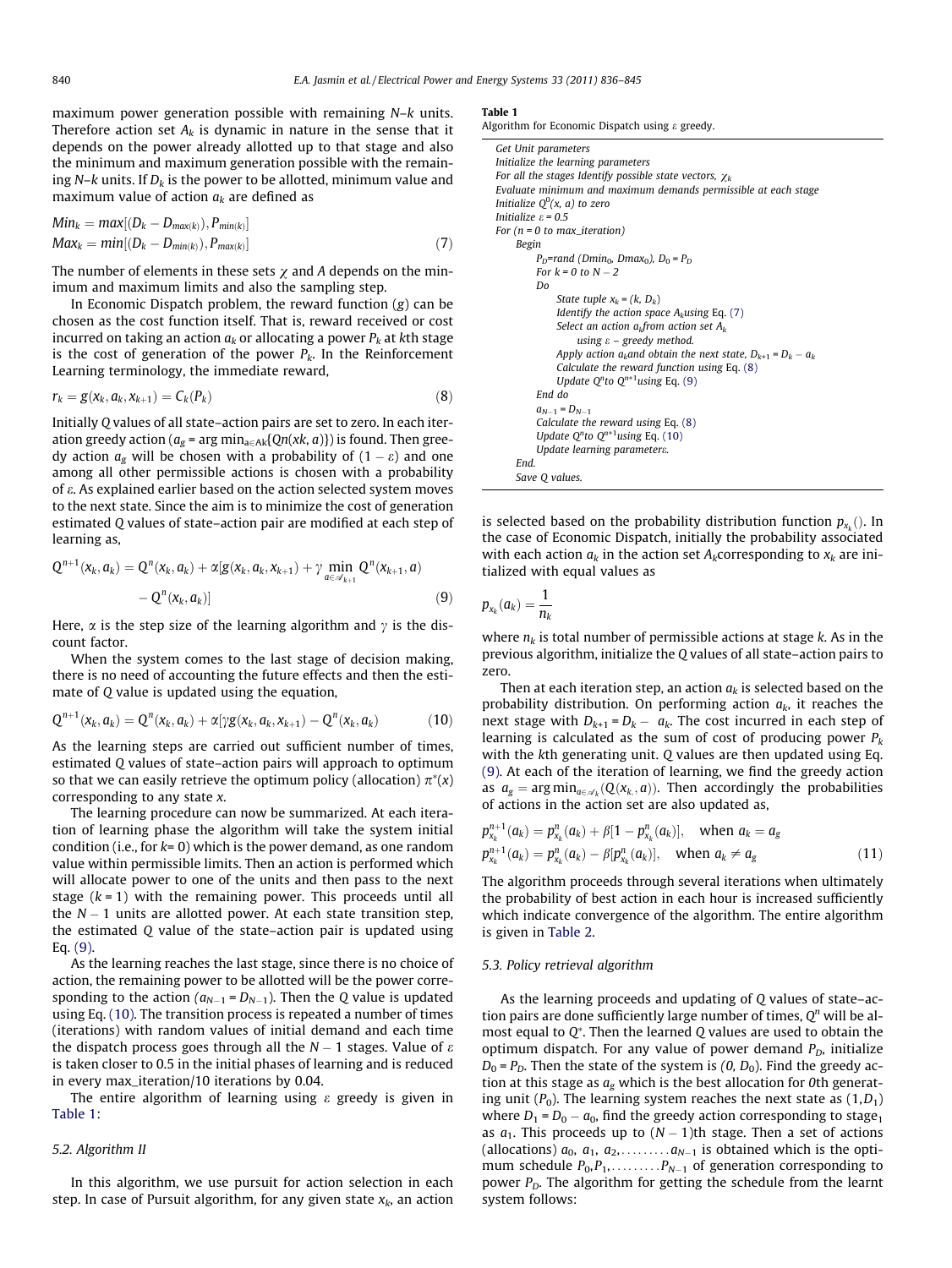#### <span id="page-5-0"></span>Table 2

| Algorithm for Economic Dispatch using Pursuit method. |  |  |  |
|-------------------------------------------------------|--|--|--|
|                                                       |  |  |  |

| Get Unit parameters                                                                   |
|---------------------------------------------------------------------------------------|
| Initialize learning parameters                                                        |
| For all the stages Identify possible state vectors, $\chi_k$                          |
| Evaluate minimum and maximum demands permissible                                      |
| Initialize $Q^0(x_k, a_k) = 0$                                                        |
| Initialize $p_{x_k}(a_k) = 1/n_k$ , $n_k$ maximum number of actions possible in $A_k$ |
| For $(n = 0$ to max_iteration)                                                        |
| Begin                                                                                 |
| $P_D$ =rand (Dmin <sub>0</sub> , Dmax <sub>0</sub> ), D <sub>0</sub> = P <sub>D</sub> |
| For $k = 0$ to $N - 2$                                                                |
| Do                                                                                    |
| State tuple $x_k = (k, D_k)$                                                          |
| Identify the action space $\mathcal{A}_k$ using Eq. (7)                               |
| Select an action a $_k$ using $p_{x_k}$ ()                                            |
| Apply action $a_k$ and find the next state, $D_{k+1} = D_k - a_k$                     |
| Calculate the reward function $g(x_k, a_k, x_{k+1})$ using Eq. (8)                    |
| Update $Q^n$ to $Q^{n+1}$ using Eq. (9)                                               |
| Update probability $p_{x_k}^n(a_k)$ to $p_{x_k}^{n+1}(a_k)$ using Eq. (11)            |
| End do                                                                                |
| $a_{N-1} = D_{N-1}$                                                                   |
| Calculate the reward using Eq. (8)                                                    |
| Update Q <sup>n</sup> to Q <sup>n+1</sup> using Eq. (10)                              |
| Update probability $p_{x_k}^n(a_k)$ to $p_{x_k}^{n+1}(a_k)$ using Eq. (11)            |
| End.                                                                                  |
| Save Q values.                                                                        |

### Policy retrieval algorithm:

Read the Q values saved in the learning phase Initialize  $P_D$  = Total power to be dispatched  $D_0 = P_D$ For  $(k = 0$  to  $N - 1)$ Do State tuple  $x_k = (k, D_k)$ Find greedy action  $a_g = argmin_a(Q(x_k, a))$ Scheduled Power  $P_k = a_g$  $D_{k+1} = D_k - P_k$ End do

Thus, on executing the learning algorithm and then retrieving the schedule by finding the greedy action corresponding to the input power to each stage of the multi stage decision making task, optimum schedule is obtained for any value of load demand.

Till now, the transmission losses in the system are neglected. Now the Reinforcement Learning approach is extended in order to accommodate the transmission losses occurring in the system.

# 6. RL algorithm for Economic Dispatch considering transmission losses

The loss in a transmission network can be estimated by executing power flow algorithm or can be approximated using B-matrix loss formula. In order to find the schedule accounting the transmission losses, one of the previous algorithms can be used to carry out the learning steps. Being more efficient and faster, pursuit learning strategy is employed for learning the system, generating random values of initial demand. Once the learning phase is completed, the policy retrieval steps provide us with the optimum schedule for any load value. In order to incorporate the transmission losses, the learning is carried out first and policy retrieval is done successively for different values of load values, accounting the losses.

First learn the Q value for the different state–action pairs. Schedule for the required load demand is retrieved by policy retrieval phase. For the schedule obtained, transmission losses are calculated by either finding the power flows or using B-matrix loss formula. The input demand is then modified by adding the calculated loss MW. The learning algorithm proceeds to find the dispatch for

#### Table 3

| Algorithm for Economic Dispatch considering transmission losses. |  |  |  |  |
|------------------------------------------------------------------|--|--|--|--|
|------------------------------------------------------------------|--|--|--|--|

| Get unit parameters including B-coefficient matrix of the system<br>Learn the Q values using Pursuit method (Table 2)<br>Calculate the range of load values possible $D_{min(0)}$ to D $_{max(0)}$<br>Initial load $P_D = D_{min(0)}$ |
|---------------------------------------------------------------------------------------------------------------------------------------------------------------------------------------------------------------------------------------|
| Do                                                                                                                                                                                                                                    |
| Initialize $P_{loss}$ and Prev_loss to zero                                                                                                                                                                                           |
| Initialize final loss tolerance to a small value $\mu$                                                                                                                                                                                |
| Initialize change in loss $(\varDelta)$ to zero                                                                                                                                                                                       |
| Do                                                                                                                                                                                                                                    |
| $Prev\_loss = P_{lose}$                                                                                                                                                                                                               |
| Find the allocation corresponding to $P_D$ using the policy retrieval                                                                                                                                                                 |
| Find the loss using B coefficients as $P_{loss}$                                                                                                                                                                                      |
| Update $P_D = P_D + P_{loss}$                                                                                                                                                                                                         |
| Compute change in loss $\Delta = P_{loss} - prev_{loss}$                                                                                                                                                                              |
| while $(\Delta > \mu)$                                                                                                                                                                                                                |
| Increment the load $P_D$ with suitable discrete step value.                                                                                                                                                                           |
| While $(P_D \leq D_{max(0)})$                                                                                                                                                                                                         |

the new demand value, giving out the new schedule of generation. This new power allocation will certainly give a new value of transmission loss, which is again used for updating the demand.

The iterative procedure is continued until the loss calculation converges (indicated by the change in loss in two successive iterations coming within tolerable limits). By following these steps iteratively for different load values ranging from  $D_{min(0)}$  to  $D_{max(0)}$ , economic allocation schedule for the entire range of possible demand (with the given generating units) is obtained. Algorithm incorporating transmission loss to find the schedule for all the possible values of load demand is presented in Table 3.

The discrete step for load MW is taken as 10 MW so as to manage the number of states at each stage of the problem. Value of  $\mu$  is taken as 1 MW so that transmission loss, less than 1 MW can be neglected compared to the load power. Once the learning phase is completed, the economic allocation for all the possible load values can be obtained instantaneously. The main attraction of these algorithms comes from the fact that the learning is carried out only once and need not be repeated for each load demand as in other stochastic methods.

# 7. Performance of algorithms

The proposed Economic Dispatch algorithms are assessed using different standard test cases. RL based Economic Dispatch can be applied for finding the schedule for generating units when the cost of generation is provided in any of the different forms like variable cost table, cost coefficient, piecewise cost functions and actual cost data from a plant. This becomes useful when the cost of power varies in every block of time since the availability of power is practically a dynamic one.

Algorithms are coded in C language and compiled and executed in GNU Linux environment. Performance evaluation is done with Pentium IV, 2.9 GHz, 512MB RAM personal computer.

In order to validate the proposed algorithms and make a comparison among them, first a three generator system with cost data given in a tabular form is considered [\[13\]](#page-9-0). The first two algorithms are executed to find the dispatch without transmission losses and a comparison of execution time is made.

Then IEEE 30 bus system with six generating units having quadratic cost functions [\[34\]](#page-9-0) is taken in order to prove the efficacy of the proposed approaches. The suitability of the proposed algorithms for a system having generating units with piecewise cost functions is also studied by considering a 10 generator system. The last algorithm is validated and the flexibility of the Reinforcement Learning solution is investigated for system with 20 generating units having given cost functions.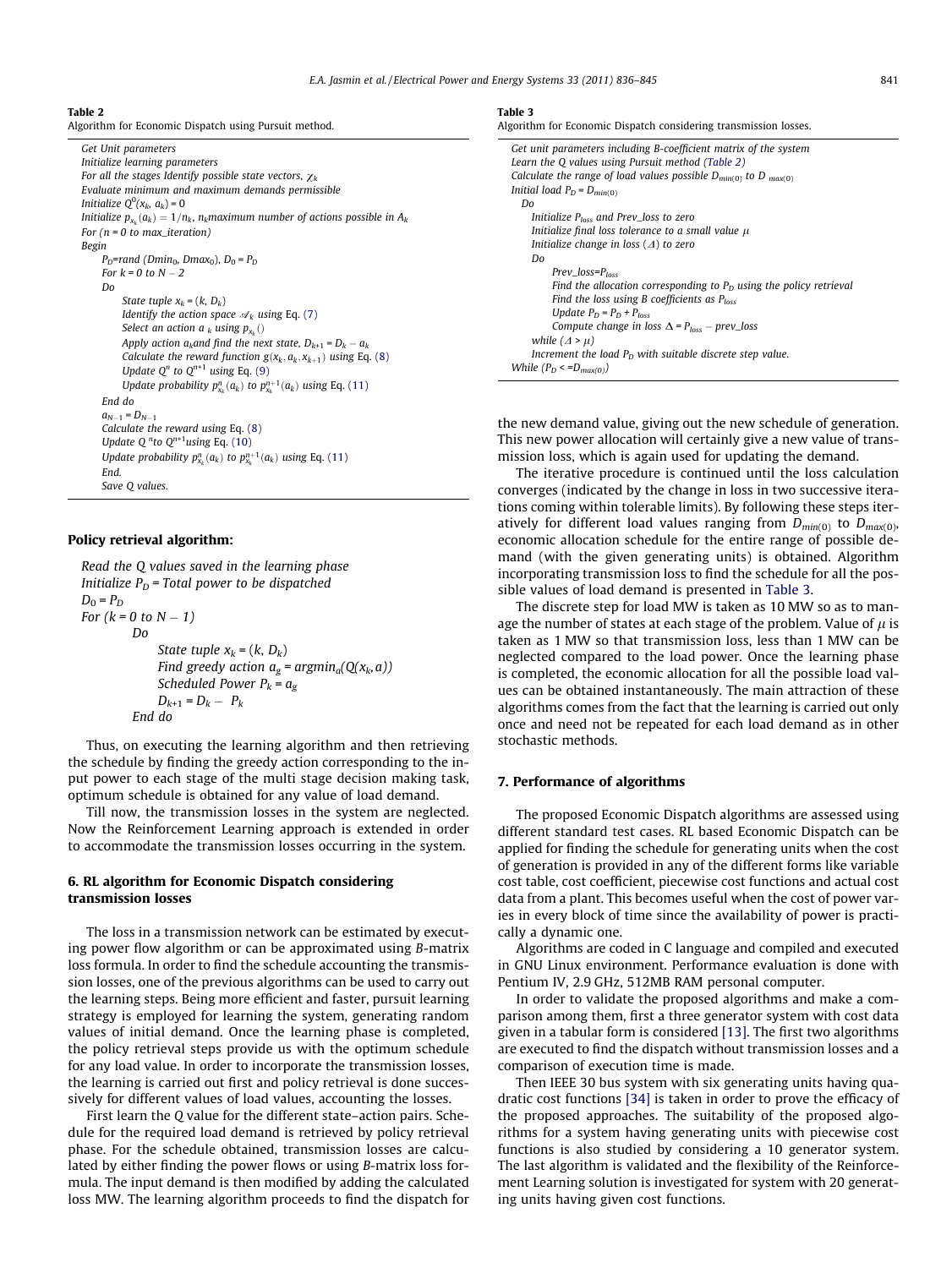In order to apply Reinforcement Learning algorithms, first the learning parameters are to be fixed based on the problem environment. The learning parameter  $\varepsilon$  accounts for rate of exploration and exploitation needed. Since it indicates a probability, it can take any positive value less than 1. A small fixed value may result in premature convergence of the learning algorithm while a large fixed value may make the system oscillatory. Therefore in these RL based algorithms, a value of 0.5 is assumed initially providing sufficient exploration of the search space and is decreased by a small factor successively.

Discount parameter  $\gamma$  accounts for the discount to be made in the present state for accounting of future reinforcements and since in the case of Economic Dispatch problem, the cost of future stages has the same implication as the cost of the current stage, value of  $\gamma$ is taken as 1.

The step size of learning is given by the parameter  $\alpha$  and it affects the rate of modification of the estimate of Q value at each iteration step. By trial and error  $\alpha$  is taken as 0.1 for achieving sufficiently good convergence of the learning system. The RL parameters used in the dispatch problem are tabulated in Table 4

#### Case I – three generator system

First a simple example with three generating units [\[13\]](#page-9-0) is considered for validating and explaining the RL approach of solution. The transmission losses are neglected in this case. The cost details are given in tabular form, which can be obtained from experience in case of a practical system. The unit characteristics are given in Table 5, where  $C_i$  stands for the cost of generating P MW by ith unit.

The three generating units are having the minimum and maximum power generation possible as (50, 200), (50, 150) and (50, 175). The discretization step for state space and action space,  $S_s$ and  $S_a$  are taken as 25 MW.

Therefore,

| $Dmin_{(0)} = 150$ , $Dmax_{(0)} = 525$ |                                            |
|-----------------------------------------|--------------------------------------------|
| $Dmin_{(1)} = 100$ , $Dmax_{(1)} = 325$ |                                            |
|                                         | and $Dmin_{(2)} = 50$ , $Dmax_{(2)} = 175$ |

In order to understand the performance of RL algorithms, the different components of the multi stage decision process are to be identified. The state tuples is of the form  $(k, D_k)$ ,  $D_k$  being the power to be dispatched at kth stage.

Table 4 RL parameters.  $\varepsilon$  0.5  $\alpha$  0.1  $\gamma$  and  $\gamma$  1

| Table 5 |                                        |  |
|---------|----------------------------------------|--|
|         | Cost table for three generator system. |  |

| P(MW)    | C <sub>1</sub> | C <sub>2</sub> | $C_3$   |
|----------|----------------|----------------|---------|
| $\bf{0}$ | 100,000        | 100,000        | 100,000 |
| 25       | 100,000        | 100,000        | 100,000 |
| 50       | 810            | 750            | 806     |
| 75       | 1355           | 1155           | 1108.5  |
| 100      | 1460           | 1360           | 1411    |
| 125      | 1772.5         | 1655           | 11704.5 |
| 150      | 2085           | 1950           | 1998    |
| 175      | 2427.5         | 100.000        | 2358    |
| 200      | 2760           | 100,000        | 100,000 |
| 225      | 100,000        | 100,000        | 100,000 |
|          |                |                |         |

Table 6

| Allocation schedule for three generator system. |  |  |  |
|-------------------------------------------------|--|--|--|
|-------------------------------------------------|--|--|--|

| $D$ (MW) | $P1$ (MW) | $P2$ (MW) | P3 (MW) | Cost (Rs) |
|----------|-----------|-----------|---------|-----------|
| 250      | 50        | 50        | 150     | 3558      |
| 275      | 50        | 150       | 75      | 3868.5    |
| 300      | 50        | 100       | 150     | 4168      |
| 325      | 50        | 125       | 150     | 4463      |
| 350      | 50        | 150       | 150     | 4758      |
| 375      | 100       | 125       | 150     | 5113      |
| 400      | 100       | 150       | 150     | 5408      |
| 425      | 125       | 150       | 150     | 5720.5    |
| 450      | 150       | 150       | 150     | 6033      |
| 475      | 175       | 150       | 150     | 6375.5    |
| 500      | 200       | 150       | 150     | 6708      |
|          |           |           |         |           |

Table 7

|                      | $\varepsilon$ greedy | Pursuit |
|----------------------|----------------------|---------|
| No: of iterations    | 100.000              | 50,000  |
| Computation time (s) | 2.567                | 1.754   |

Then, state space  $\chi = \chi_0 U \chi_1 U \chi_2$  where

 $\chi_0 = \{(0, 150), (0, 175), (0, 200), \ldots, (0.525)\}\$  $\chi_1 = \{(1, 100), (1, 125), (1, 150), \ldots, (1, 325)\}$ and  $\chi_2 = \{(2, 50), (2, 75), (2, 100), \ldots, (2, 175)\}$ 

Now identify the action space, which is a dynamic one since it depends on the value of power  $D_k$  to be dispatched. The minimum and maximum values of actions are found out as

| $Min_0 = (D_0 - D_{max(1)})$ or $P_{min(0)}$ whichever is greater |
|-------------------------------------------------------------------|
| $Max_0 = (D_0 - D_{min(1)})$ or $P_{max(0)}$ whichever is smaller |
| $Min_1 = (D_1 - D_{max(1)})$ or $P_{min(1)}$ whichever is greater |
| $Max_2 = (D_1 - D_{min(1)})$ or $P_{max(1)}$ whichever is smaller |
| $Min_2 = P_{min(2)},$ $Max_2 = P_{max(2)}$                        |

For the purpose of explaining the algorithm, let the random value generated for the demand be 300 MW. Then the action space at stage $<sub>0</sub>$  is</sub>

$$
A_0 = \{50, 75, \ldots \ldots \ldots, 200\}
$$

One of these actions is selected and it passes to the next stage  $k = 1$ . Then the action space  $\mathcal{A}_1$  is identified and action selection is continued.

The two algorithms, based on  $\varepsilon$  greedy and pursuit are executed. Both the algorithm gave same results. The allocation schedule for a load demand of 300 is obtained as (50, 100,150) and the cost of generation is Rs. 4168/-. Using policy retrieval phase, power schedule for any value of possible input demand values can be retrieved. The two algorithms are run for various values of power demand  $D_{min(0)} < P_D < D_{max(0)}$ , i.e., 150  $< P_D < 525$ . Part of the simulation result is tabulated in Table 6 which is consistent with results given in [\[13\]](#page-9-0).

For comparing the efficacy of the two algorithms, Simulation time for the two algorithms are compared in Table 7

On comparing the computation time and performance of the algorithms, Algorithm II seems to be better.

#### Case II – IEEE 30 bus system

To prove the flexibility , the proposed algorithms are now tested for IEEE 30 bus system consisting of six generators [\[34\],](#page-9-0) without considering the transmission losses. The system cost data is given in quadratic cost coefficient form as given in [Table 8](#page-7-0). i.e., for any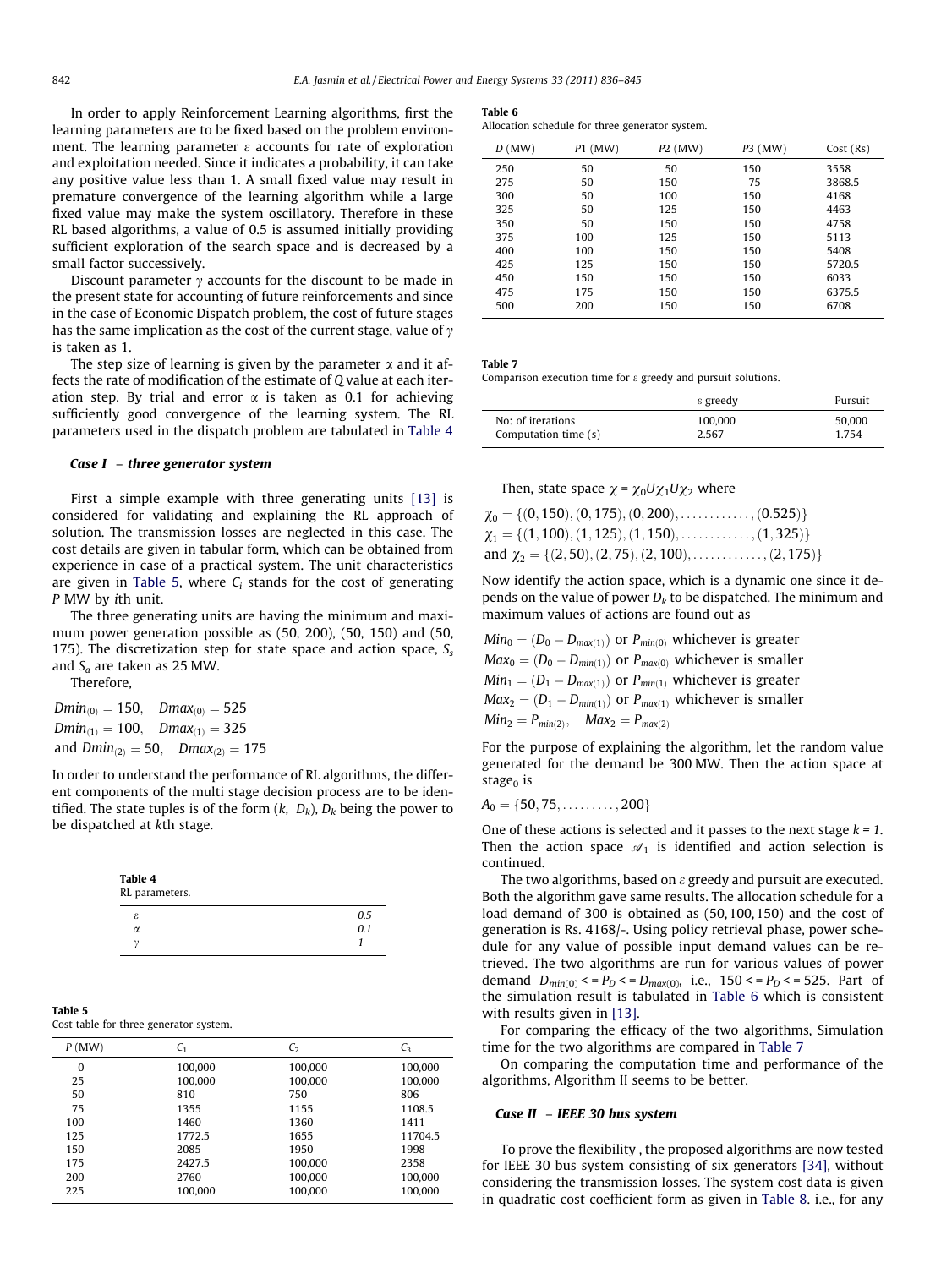<span id="page-7-0"></span>Table 8

Cost coefficients for IEEE 30 bus system.

| Сa  | Сh    | Cc.      | $P_{\min}$ (MW) | $P_{\text{max}}$ (MW) |
|-----|-------|----------|-----------------|-----------------------|
| 561 | 7.92  | 0.001562 | 150             | 600                   |
| 310 | 7.85  | 0.00194  | 100             | 400                   |
| 78  | 7.978 | 0.00482  | 50              | 200                   |
| 102 | 5.27  | 0.00269  | 100             | 500                   |
| 51  | 9.9   | 0.00172  | 40              | 350                   |
| 178 | 8.26  | 0.00963  | 100             | 280                   |
|     |       |          |                 |                       |

Table 9

Allocation schedule for IEEE 30 bus system.

| D<br>(MW) | $P_1$<br>(MW) | P <sub>2</sub><br>(MW) | $P_3$<br>(MW) | $P_4$<br>(MW) | $P_5$<br>(MW) | $P_6$<br>(MW) | Cost (Rs) |
|-----------|---------------|------------------------|---------------|---------------|---------------|---------------|-----------|
| 600       | 150           | 100                    | 50            | 160           | 40            | 100           | 5951.611  |
| 700       | 150           | 100                    | 50            | 260           | 40            | 100           | 6591.591  |
| 800       | 150           | 100                    | 50            | 360           | 40            | 100           | 7285.371  |
| 900       | 150           | 100                    | 50            | 460           | 40            | 100           | 8032.951  |
| 1000      | 160           | 150                    | 50            | 500           | 40            | 100           | 8847.839  |
| 1100      | 210           | 190                    | 60            | 500           | 40            | 100           | 9698.202  |
| 1200      | 260           | 220                    | 80            | 500           | 40            | 100           | 10563.33  |
| 1300      | 310           | 260                    | 90            | 500           | 40            | 100           | 11443.07  |
| 1400      | 350           | 300                    | 110           | 500           | 40            | 100           | 12337.4   |
| 1500      | 400           | 340                    | 120           | 500           | 40            | 100           | 13246.5   |
| 1600      | 440           | 380                    | 140           | 500           | 40            | 100           | 14170.28  |
| 1700      | 500           | 400                    | 160           | 500           | 40            | 100           | 15109.32  |
| 1800      | 580           | 400                    | 180           | 500           | 40            | 100           | 16070.22  |
| 1900      | 600           | 400                    | 200           | 500           | 100           | 100           | 17070.12  |
| 2000      | 600           | 400                    | 200           | 500           | 180           | 120           | 18108.22  |
| 2100      | 600           | 400                    | 200           | 500           | 270           | 130           | 19175.55  |
| 2200      | 600           | 400                    | 200           | 500           | 350           | 150           | 20,272    |
| 2300      | 600           | 400                    | 200           | 500           | 350           | 250           | 21483.2   |

power P, cost of generation is given out by the equation  $C(P)$  =  $Ca + Cb^*P + Cc^*P^2$ , where *Ca*, *Cb* and *Cc* are the cost coefficients.

Also the maximum and minimum generations possible for each of the six generators are specified.

The maximum generation possible with these six generators turns out to be 2330 MW while minimum generation is 540 MW. The RL algorithms are now applied to get the economic allocation for the six units.

The discretization step for action and state space are taken as 10 MW as balance between the accuracy and size of the state and action spaces. At each step of iteration, action is selected according to the exploration method. The Q values of state–action pairs are updated for which cost of generation is calculated by evaluating the quadratic equation.

In case of  $\varepsilon$  greedy method, after  $5 \times 10^5$  iterations the Q values approach optimum while pursuit solution converged in  $2 \times 10^5$ iterations. The optimum dispatch is found out by tracing out the greedy action which give out minimum Q value corresponding to a particular state  $D_k$  as  $k$  vary from 0 to  $N-1.$  The optimum schedule for the different values of power demand is obtained using the policy retrieval phase. Schedule for the entire load values ranging from 540 MW to 2330 MW is obtained. The entire schedule is obtained in 23.87 s and 15.63 s respectively for the two algorithms which proves the suitability of the algorithms

The algorithms are executed in several trials and the cost and allocation schedule obtained are almost the same with negligible error in the different trials of the solutions.

A part of the allocation schedule corresponding to various values of power demand in steps of 100MW is tabulated in Table 9.

# Case III – 10 Generator system with piece wise quadratic cost functions

To verify the algorithms for non convex cost functions and compare with one of the recent techniques, 10 generator system having

Table 10

| Gen.                    | $P_{\min}$ (MW) | $P_{\text{max}}$ (MW) | $\boldsymbol{a}$ | b          | $\mathcal{C}$ |
|-------------------------|-----------------|-----------------------|------------------|------------|---------------|
| 1                       | 100             | 196                   | 26.97            | $-0.3975$  | 0.002176      |
| 1                       | 196             | 250                   | 21.13            | $-0.3059$  | 0.001861      |
| $\overline{c}$          | 50              | 114                   | 1.865            | $-0.03988$ | 0.001138      |
| $\overline{\mathbf{c}}$ | 114             | 157                   | 13.65            | $-0.198$   | 0.00162       |
| $\overline{c}$          | 157             | 230                   | 118.4            | $-1.269$   | 0.004194      |
| 3                       | 200             | 332                   | 39.79            | $-0.3116$  | 0.001457      |
| 3                       | 332             | 388                   | $-2.876$         | 0.03389    | 0.000804      |
| 3                       | 388             | 500                   | $-59.14$         | 0.4864     | $1.18E - 05$  |
| $\overline{4}$          | 99              | 138                   | 1.983            | $-0.03114$ | 0.001049      |
| $\overline{4}$          | 138             | 200                   | 52.85            | $-0.6348$  | 0.002758      |
| 4                       | 200             | 265                   | 266.8            | $-2.338$   | 0.005935      |
| 5                       | 190             | 338                   | 13.92            | $-0.08733$ | 0.001066      |
| 5                       | 338             | 407                   | 99.76            | $-0.5206$  | 0.001597      |
| 5                       | 407             | 490                   | 53.99            | 0.4462     | 0.00015       |
| 6                       | 85              | 138                   | 1.983            | $-0.03114$ | 0.001049      |
| 6                       | 138             | 200                   | 52.85            | $-0.6348$  | 0.002758      |
| 6                       | 200             | 265                   | 266.8            | $-2.338$   | 0.005935      |
| $\overline{7}$          | 200             | 331                   | 18.93            | $-0.1325$  | 0.001107      |
| $\overline{7}$          | 331             | 391                   | 43.77            | $-0.2267$  | 0.001165      |
| $\overline{7}$          | 391             | 500                   | 43.35            | 0.3559     | 0.000245      |
| 8                       | 99              | 138                   | 1.983            | $-0.03114$ | 0.001049      |
| 8                       | 138             | 200                   | 52.85            | $-0.6348$  | 0.002758      |
| 8                       | 200             | 265                   | 266.8            | $-2.338$   | 0.005935      |
| 9                       | 130             | 213                   | 14.23            | $-0.01817$ | 0.000612      |
| 9                       | 213             | 370                   | 88.53            | $-0.5675$  | 0.001554      |
| 10                      | 362             | 407                   | 46.71            | $-0.2024$  | 0.001137      |
| 10                      | 407             | 490                   | 61.13            | 0.5084     | $4.16E - 05$  |
| 10                      | 407             | 490                   | 61.13            | 0.5084     | $4.16E - 05$  |

piecewise quadratic cost functions [\[24\]](#page-9-0) is considered. The different generators are having two or three different operating regions. If the Cost function is  $C_i$  and the space interval is divided into three divisions, then it is represented as follows:

$$
C_i(P) = a_{i(1)} + b_{i(1)}P_i + c_{i(1)}P_i^2(P_{min(i)} \le P_i \ge P_{i(1)})
$$
  
=  $a_{i(2)} + b_{i(2)}P_i + c_{i(2)}P_i^2(P_{i(1)} \le P_i \ge P_{i(2)})$   
=  $a_{i(3)} + b_{i(3)}P_i + c_{i(3)}P_i^2(P_{i(2)} \le P_i \ge P_{max(i)})$ 

The data  $(a_i, b_i, c_i, P_{min}, P_{max})$  of generators are given in Table 10

The system is made to learn using the two algorithms given in [Tables 1 and 2](#page-4-0) and the Q values approach optimum in  $5 \times 10^6$  and  $1.5 \times 10^7$  iterations respectively. The same values of learning parameters are taken as in previous cases. The discretization step for state and action spaces is taken as 10 MW.

Part of the allocation schedule corresponding to values of power demand ranging from 1400 MW to 3000 MW obtained are given in [Table 11.](#page-8-0) The times of execution are 38.69 s and 34.95 s respectively. The cost and allocation schedule obtained are comparable with that of improved genetic algorithm [\[24\].](#page-9-0)

The simulation results proved the suitability and efficiency of the proposed algorithms for scheduling of generators with different categories of cost functions. Now incorporating the transmission losses, schedule for 20 generating unit system is obtained.

## Case IV – 20 Generator system

For validating the Reinforcement Learning algorithm accounting the transmission losses occurring in the system and to prove the scalability of Reinforcement Learning based algorithms, next a 20 generator system is considered. The cost function is given in quadratic form. The unit details are given in [Table 12](#page-8-0).

The transmission loss is calculated using B coefficient matrix. Algorithm given in [Table 3](#page-5-0) is executed to give the schedule for the range of load from 1000 MW to 3000 MW. The execution time taken is 37.97 s Part of the schedule and the loss are tabulated in [Table 13](#page-8-0).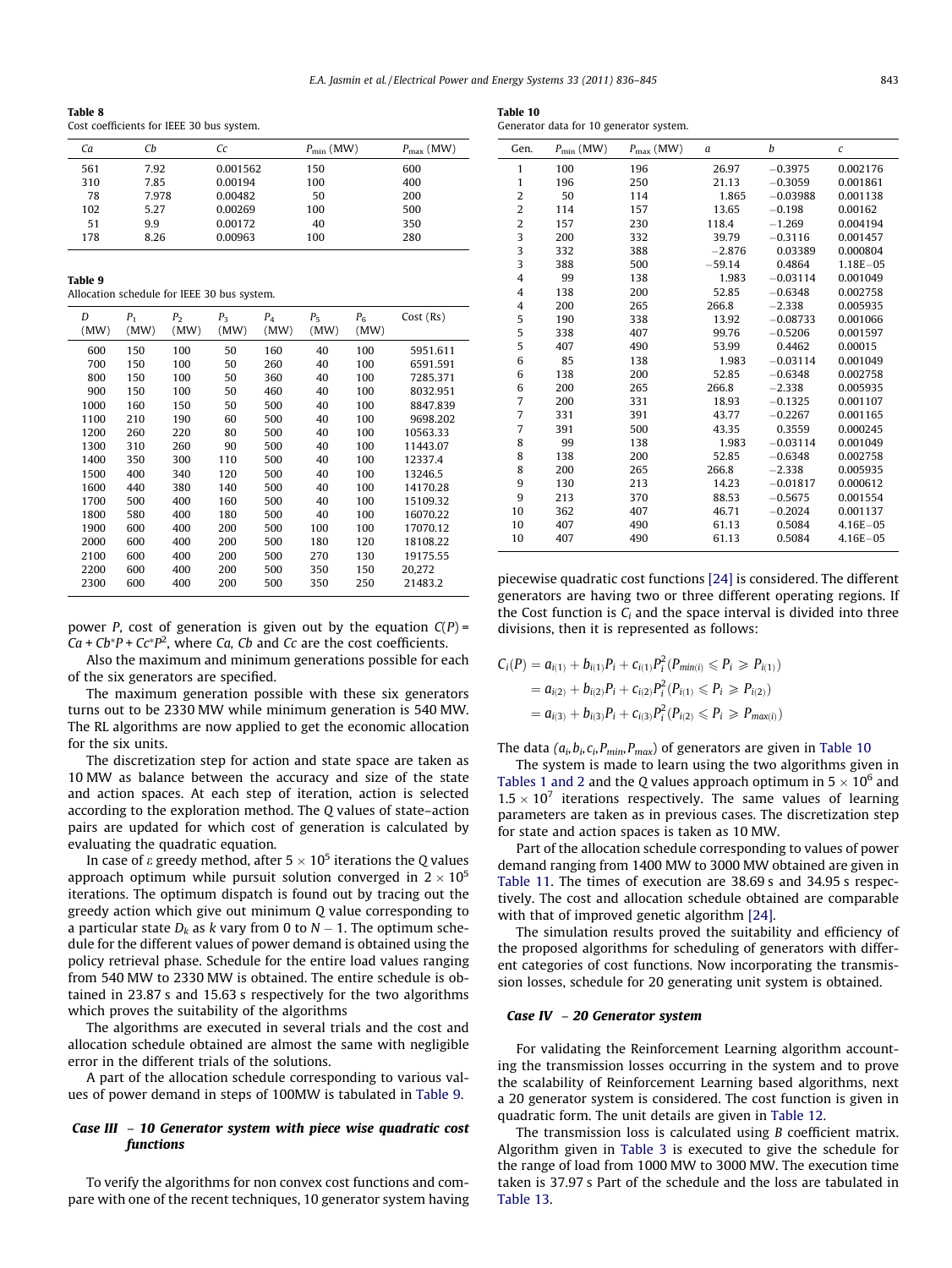<span id="page-8-0"></span>

| Table 11                                |
|-----------------------------------------|
| Part of schedule - 10 generator system. |

| (MW)<br>Demand |     |     |     |     |     |     |     |     |    | $r_{10}$ | Cost (Rs) |
|----------------|-----|-----|-----|-----|-----|-----|-----|-----|----|----------|-----------|
| 1400           | 100 | 170 | 200 | 190 | 190 | 150 | 50  | 200 | 50 | 100      | 903.30    |
| 1800           | 100 | 220 | 200 | 260 | 270 | 150 | 250 | 200 | 50 | 100      | 101.472   |
| 2200           | 120 | 220 | 210 | 430 | 450 | 150 | 250 | 220 | 50 | 100      | 1411.387  |
| 2700           | 210 | 220 | 350 | 500 | 500 | 150 | 250 | 350 | 50 | 120      | 1960.531  |
| 3000           | 250 | 220 | 440 | 500 | 500 | 170 | 250 | 440 | 80 | 150      | 2399.784  |

Table 12

Generator details of 20 generator system.

| Unit         | $C_a$ | $C_b$ | $C_c$   | $P_{\min}$ (MW) | $P_{\text{max}}$ (MW) |
|--------------|-------|-------|---------|-----------------|-----------------------|
| $\mathbf{1}$ | 1000  | 18.19 | 0.00068 | 150             | 600                   |
| 2            | 970   | 19.26 | 0.00071 | 50              | 200                   |
| 3            | 600   | 19.8  | 0.0065  | 50              | 200                   |
| 4            | 700   | 19.1  | 0.005   | 50              | 200                   |
| 5            | 420   | 18.1  | 0.00738 | 50              | 160                   |
| 6            | 360   | 19.26 | 0.00612 | 20              | 100                   |
| 7            | 490   | 17.14 | 0.0079  | 25              | 125                   |
| 8            | 660   | 18.92 | 0.00813 | 50              | 150                   |
| 9            | 765   | 18.97 | 0.00522 | 50              | 200                   |
| 10           | 770   | 18.92 | 0.00573 | 30              | 150                   |
| 11           | 800   | 16.69 | 0.0048  | 100             | 300                   |
| 12           | 970   | 16.76 | 0.0031  | 150             | 500                   |
| 13           | 900   | 17.36 | 0.0085  | 40              | 160                   |
| 14           | 700   | 18.7  | 0.00511 | 20              | 130                   |
| 15           | 450   | 18.7  | 0.00398 | 25              | 185                   |
| 16           | 370   | 14.26 | 0.0712  | 20              | 80                    |
| 17           | 480   | 19.14 | 0.0089  | 30              | 85                    |
| 18           | 680   | 18.92 | 0.00713 | 30              | 120                   |
| 19           | 700   | 18.47 | 0.00622 | 40              | 120                   |
| 20           | 850   | 19.79 | 0.00773 | 30              | 100                   |

| ۱e<br>Tabl |  |
|------------|--|
|------------|--|

Schedule for 20 generator system.

| D(MW)          | 2000 | 2500 | 3000 |
|----------------|------|------|------|
| $P_1$          | 421  | 498  | 530  |
| P <sub>2</sub> | 140  | 159  | 167  |
| $P_3$          | 105  | 120  | 140  |
| $P_4$          | 94   | 118  | 135  |
| $P_5$          | 81   | 92   | 97   |
| $P_6$          | 51   | 74   | 87   |
| P <sub>7</sub> | 89   | 115  | 141  |
| $P_8$          | 81   | 106  | 162  |
| P <sub>9</sub> | 84   | 103  | 155  |
| $P_{10}$       | 70   | 98   | 108  |
| $P_{11}$       | 236  | 290  | 358  |
| $P_{12}$       | 89   | 120  | 136  |
| $P_{13}$       | 82   | 119  | 124  |
| $P_{14}$       | 90   | 115  | 147  |
| $P_{15}$       | 23   | 30   | 70   |
| $P_{17}$       | 64   | 87   | 111  |
| $P_{19}$       | 72   | 100  | 106  |
| $P_{20}$       | 45   | 54   | 75   |
| Loss           | 39   | 64   | 81   |

#### Table 14

Comparison of computation times of different RL algorithms (time in seconds).

|                                                                         | $\varepsilon$ greedy | Pursuit | Pursuit with<br>transmission<br>losses |
|-------------------------------------------------------------------------|----------------------|---------|----------------------------------------|
| Three gen system with given cost table,<br>neglecting transmission loss | 2.567                | 1754    |                                        |
| IEEE 30 bus system with 6 generators,<br>neglecting transmission losses | 23.87                | 15.63   |                                        |
| 10 generator system with piecewise<br>quadratic cost coefficients       | 42.87                | 38.69   |                                        |
| 20 Gen. system considering<br>transmission losses                       |                      |         | 3797                                   |

The different Reinforcement Learning algorithms have been tested for their efficacy and performance. The computation time of the different RL algorithms for the different test cases are tabulated for comparison in Table 14.

#### 8. Conclusion

In this paper, two RL based algorithms to solve Economic Dispatch problem was presented. The algorithms were validated using different test cases found in literature, and the performance were found to be promising. In the proposed solution strategy, with a single learning task the schedule for any load demand can be easily retrieved. This makes the algorithm efficient compared to other soft computing techniques. Also in the reinforcement Learning solution, the reward function which in this case is the cost of generation need not be a mathematically defined function. It can take stochastic cost data from a real time environment. In other words the algorithm is suitable to accommodate any cost characteristics.

RL approach to Economic Dispatch is a promising area of research work. With further work , RL based algorithms can be used to learn optimum schedule from real time data. Reinforcement Learning approach is a powerful tool for solving optimisation problem. Developments in RL could be exploited to develop better algorithms for various optimization problems in power systems.

#### Acknowledgment

The second author gratefully acknowledges the support of All India Council of Technical Education under the TAPTEC scheme (Ref. No. 8021/RID/NPROJ/TAP-139/2002-03).

# References

- [1] Bertsekas DP, Tsitsikilis JN. Neurodynamic programming. Belmount, MA: Athena Scientific; 1996.
- [2] Sutton RS, Barto AG. Reinforcement learning: an introduction. Cambridge, MA: MIT Press; 1998.
- [3] Anderson CW. Learning to control an inverted pendulum using Neural Networks. IEEE Control Syst Mag 1989;9:31–7.
- [4] Tasauro GJ, gammon TD. A self teaching backgammon program achieves master level play. Neural Comput 1994;6:215–9.
- [5] Crytes Robort H, Barto Andrew G. Elevator group control using multiple reinforcement learning agents. Boston: Kulwer Academic; 2002.
- [6] Imthias Ahamed TP, NagendraRao PS, Sastry PS. A reinforcement learning approach to automatic generation control. Electr Power Syst Res 2002;63:9–26.
- [7] Imthias Ahamed TP. A reinforcement learning approach to unit commitment problem. In: Proceedings of national power system conference; 2006.
- [8] Galvic M, Ernst D, Wehenkel L. A reinforcement learning based discrete supplementary control for power system transient stability enhancement. In: Proceedings on intelligent system application to power system, Vollos, Greece; 2003.
- [9] Nanduri Vishnuteja, Das Tapas K. A reinforcement learning model to assess market power under auction based energy pricing. IEEE Trans Power Syst 2007;22(1):85–95.
- [10] Gajjar GR, Khaparde SA, Nagaraju P, Soman SA. Application of Actor Critic Learning algorithm for optimal bidding problem of a Genco. IEEE Trans Power Syst 2003;18(1):11–8.
- [11] Jasmin EA, Imthias Ahamed TP, Jagathiraj VP. A Reinforcement Learning algorithm to Economic Dispatch considering transmission losses. In: Proceedings of TENCON 2008 IEEE Region 10 conference; 2008. p. 1–6.